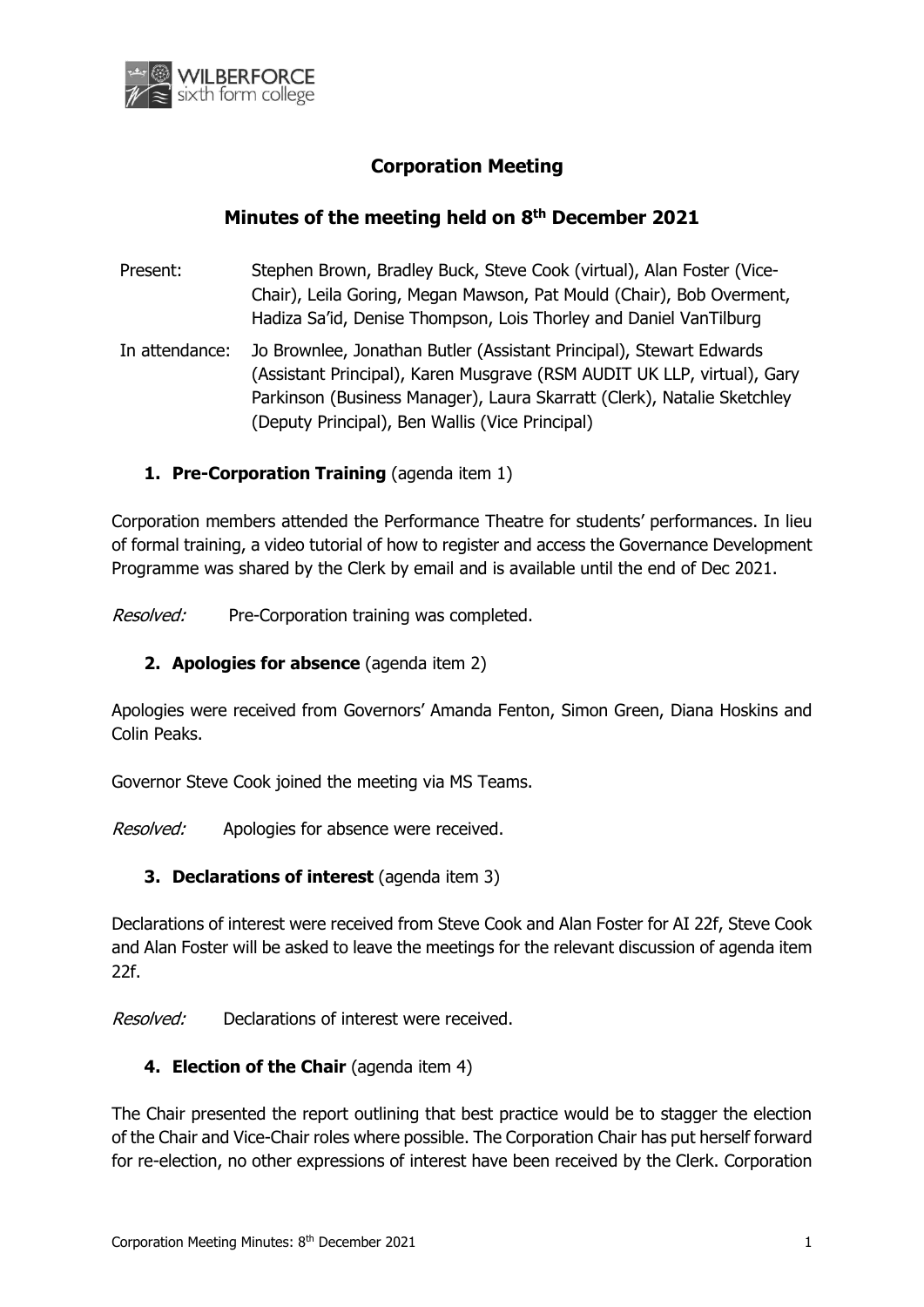members were given opportunity to self-nominate within the meeting. Pat Mould was unanimously re-elected as Chair for a further two-year period.

The Vice-Chair gave his thanks to the Chair for her dedication to the College and work as Chair.

Resolved: Pat Mould was elected as Chair of the Corporation for two years.

# **5. Results of the Written Resolution 30th September 2021** (agenda item 5)

The Chair, welcomed Daniel VanTilburg as the new Support Staff Governor. The Corporation received the results of the Written Resolution, circulated to members in October 2021.

*Resolved:* The results of the written resolution were received.

# **6. Appointment of Student Governors** (agenda item 6)

Resolved: Corporation members approved the appointment of Bradley Buck and Megan Mawson as Student Governors until  $31<sup>st</sup>$  July 2022.

# **7. Student Union report** (agenda item 7)

The Student Governors presented their report, they noted that despite the difficulties of Covid-19, new members of the Union are very enthusiastic and eager to make positive changes within the College for the benefit of students. They outlined the role of the members and ongoing plans to focus on mental health in young people, inclusivity and respect. The members heard that the Students' Union raised £70 for Children in Need at their launch event and have plans to make and sell pronoun badges in the new year.

Governor Stephen Brown thanked the Student Governors for their report and noted that he felt very impressed that the students are focusing on mental health, after discussion, he encouraged the Student Governors to approach the College and Corporation for support as required.

The Vice-Chair and Chair gave their thanks to the Student Governors for their enduring efforts, despite the difficulties of Covid-19 and for the informative report.

Resolved: The Student Union report was received.

# **8. Student Union Accounts** (agenda item 8)

The Business Manager presented the Student Union Accounts to the Corporation members. The Student Union Accounts were received and scrutinised by the Finance and General Purposes Committee at the meeting on the 24<sup>th</sup> November 2021. The Business Manager drew attention to a small error with regards to the date given as 2020 instead of 2021. He noted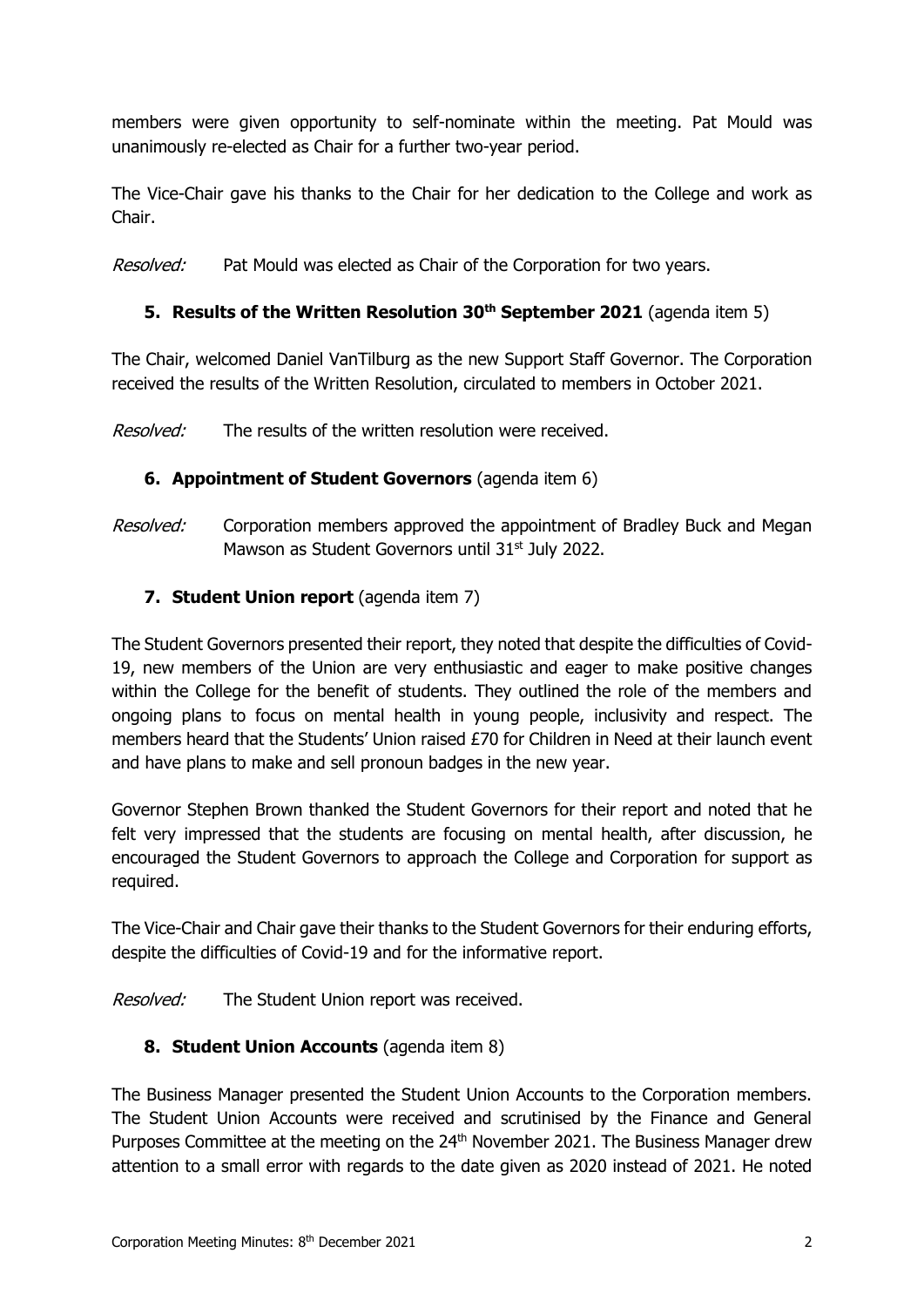that the small deficit has been written off by the College so that the Union can start with a £0 balance. The Student Union has now left the NUS as this was not being used, and is principally used by Higher Education (HE) students.

Resolved: The Student Union Accounts were approved.

[Bradley Buck and Megan Mawson left the meeting at 17:29]

# **9. Audit Findings Report for the year ended 31st July 2021** (agenda item 9)

It was agreed that minute 9 should be classified as confidential in accordance with Clause 17 (2) of the Instrument of Government for a period of one year (SEE SECTION B).

# **10. Minutes of the previous meeting held on 7 th July 2021** (agenda item 10)

Resolved: The minutes of the meetings held on 7<sup>th</sup> July 2021 were received and confirmed, the chair was authorised to sign.

# **11. Matters arising from the previous minutes/action schedule** (agenda item 11)

Resolved: No matters arising were received.

# **12. Principal's Report and Chair's update** (agenda item 12)

It was agreed that minute 12 should be classified as confidential in accordance with Clause 17 (2) of the Instrument of Government for a period of one year (SEE SECTION B).

### **13. Safeguarding Annual Report** (agenda item 13)

It was agreed that minute 13 should be classified as confidential in accordance with Clause 17 (2) of the Instrument of Government for a period of one year (SEE SECTION B).

# 14. Health and Safety Annual Report (agenda item 14)

It was agreed that minute 14 should be classified as confidential in accordance with Clause 17 (2) of the Instrument of Government for a period of one year (SEE SECTION B).

### **15. Policies** (agenda item 15)

# **a) Child Protection Policy**

The Vice Principal presented the Child Protection policy, noting that updates are identified by tracked changes within the document. He highlighted that there are a significant number of changes, including the inclusion of CPOMs, and changes relating to sexual harassment and violence.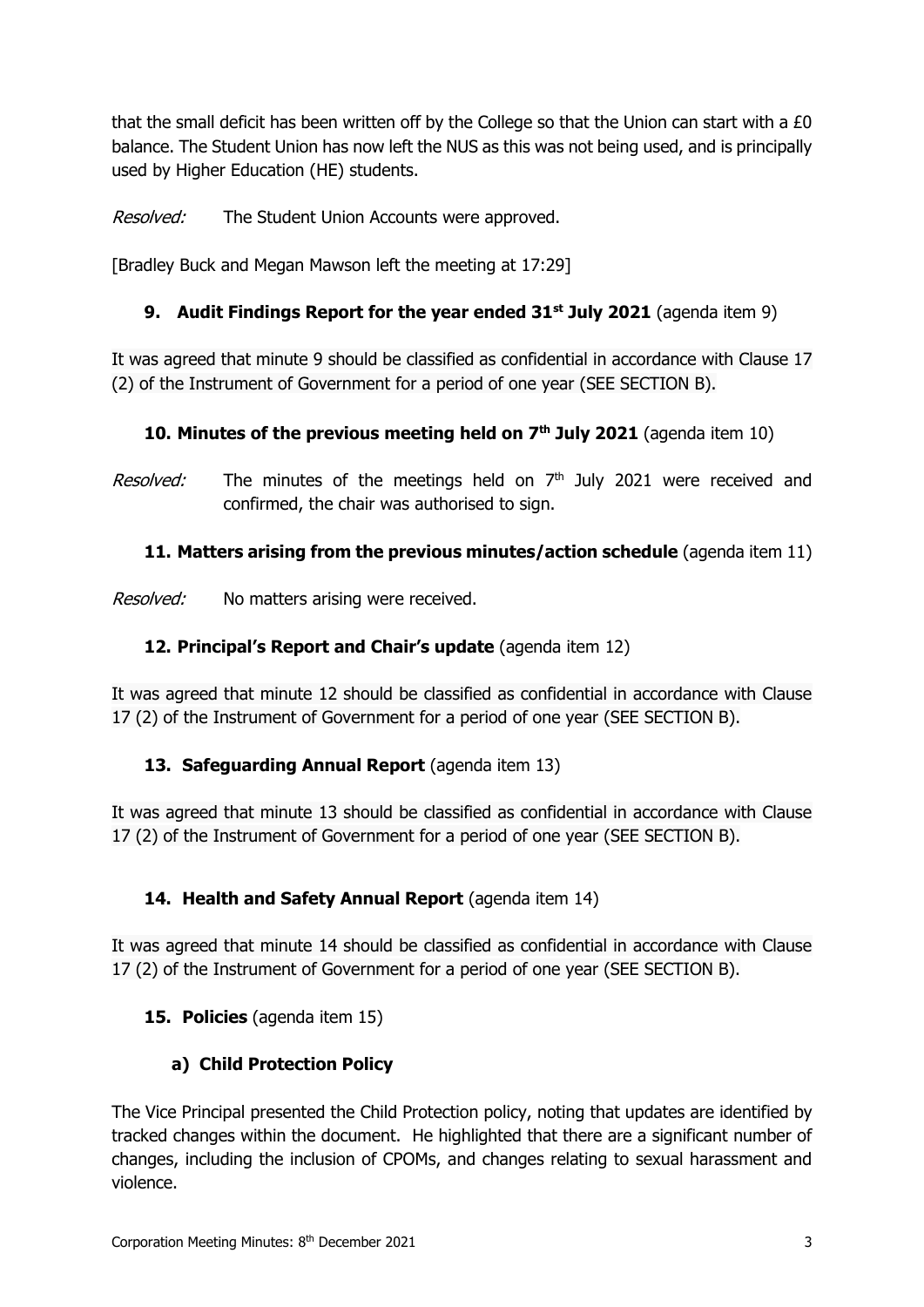Safeguarding Link Governor Leila Goring advised that with respect of reporting FGM issues to the Police, there is a very strict time-limit of 48 hours, which should be included in the policy. This was agreed to be updated.

Governor Stephen Brown queried the inclusion of a College 'Attendance Officer' (page 5) and questioned if the College has this role. The Vice Principal confirmed that the College does have an Attendance Officer through the Kicktstart programme.

**Resolved:** The Child Protection Policy was received and approved with the changes recommended by the Corporation.

### **b) Prevent Policy**

The Vice Principal presented the changes to the Prevent policy, noting that updates are identified by tracked changes within the document. He outlined that there are not too many changes made within the policy, with a greater emphasis being placed on the Student Voice and a tweak to the external hire policy.

**Resolved:** The Prevent Policy was received and approved.

# **c) Safeguarding Policy**

The Vice Principal presented the changes to the Safeguarding policy, noting that updates are identified by tracked changes within the document. He advised the members that the Governor Scrutiny of Safeguarding was complete in June 2021, and from this activity a number of recommendations were made, all of which have been taken on-board to improve best practice and ensure compliance.

**Resolved:** The Safeguarding Policy was received and approved.

# **16. Members' Report and Financial Statements for the year ended 31 July 2021** (agenda item 16)

The Chair presented the Members' Report and Financial Statements for the year ended  $31<sup>st</sup>$ July 2021, outlining the scope and purpose of the report and information included. She noted the improved financial position of the College and 'clean' audit. She explained that both Finance and General Purposes Committee and Audit Committee received the report and requested a number of minor revisions as received by the Corporation. Once approved by the Corporation, the Chair and Principal will sign the report on the 9<sup>th</sup> December 2021. She asked for questions, comments or amendments.

The Vice-Chair recognised the improved financial position of the College and thanked the SLT for not only the work gone into the report, but the excellent results of the College. No further comments or questions were received.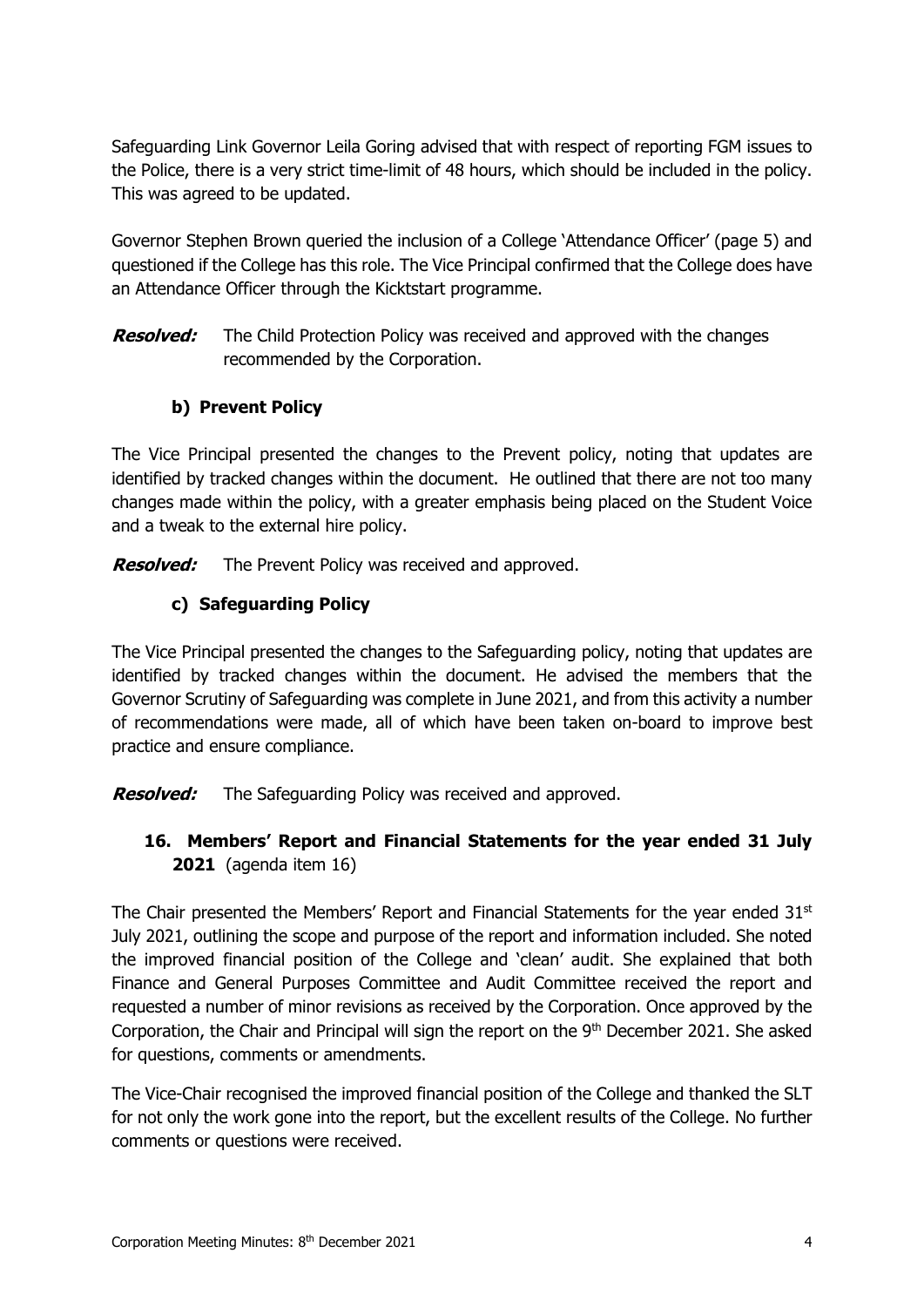**Resolved:** The Members' Report and Financial Statements for the year ended 31<sup>st</sup> July 2021 was approved and the Chair authorised to sign.

### **17. Corporation Strategy Meeting Agenda 2022** (agenda item 17)

The Deputy Principal presented the Corporation Strategy Agenda for approval, she outlined the plan for the day including the guest speaker, Bill Watkin from the SFCA and the governance training from the National Governance Association and Ofsted training.

**Resolved:** The Strategy Meeting Agenda 2022 was approved.

### **18. College Self-Assessment Report and College Improvement Plan** (agenda item 18)

It was agreed that minute 18 should be classified as confidential in accordance with Clause 17 (2) of the Instrument of Government for a period of one year (SEE SECTION B).

### **19. Pay Awards 2021/22** (agenda item 19)

The Vice-Chair confirmed that the pay award has been agreed of 1% for staff and 1% support staff.

*Resolved:* The pay award 2021/22 update was received.

### **20. Finance and General Purposes Committee 22 September and 24 November 2021** (agenda item 20)

It was agreed that minute 20 should be classified as confidential in accordance with Clause 17 (2) of the Instrument of Government for a period of one year (SEE SECTION B).

# **21. Quality and Standards Committee 6th October 2021 and 10th November 2021** (agenda item 21)

In the absence of the Committee Chair Diana Hoskins, the Corporation Chair presented the minutes of the meetings of the  $6<sup>th</sup>$  October 2021 and  $10<sup>th</sup>$  November 2021, and noted the items for Corporation approval:

#### 6<sup>th</sup> October 2021

- a) Minute 10: Student Voice Framework 2021/22
- b) Minute 11: Performance Management Framework 2021/22
- c) Minute 13: Policies: 13a) eSafety Policy (updated paper) and 13b) Student Conduct and Behaviour Policy
- d) Minute 14: Governor Scrutiny Plan 2021/22(updated paper)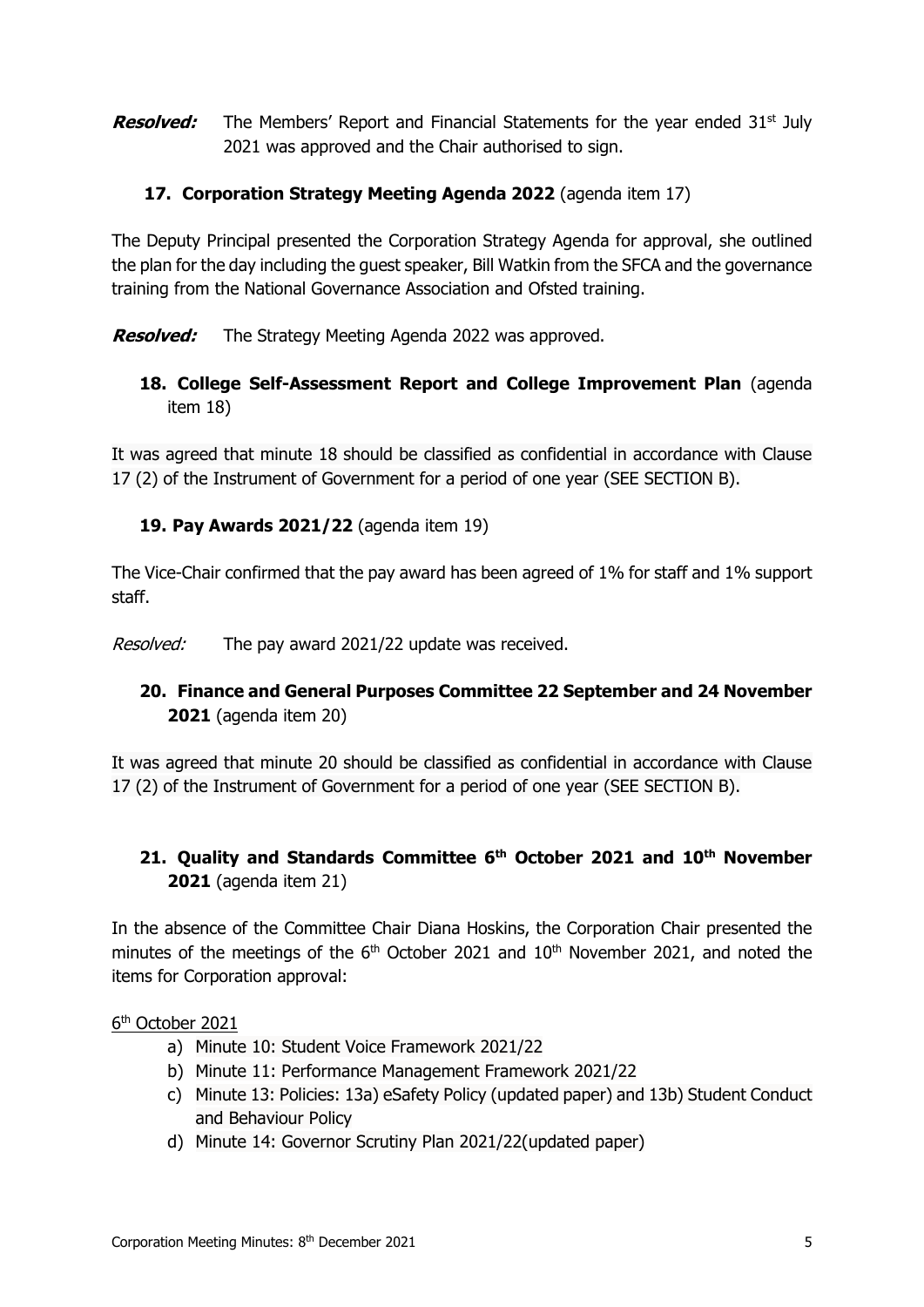#### 10 November 2021

e) Minute 28: Policies: 28d) Anti-Bullying Policy and 28e) Exclusion Policy

The Chair briefly summarised the approvals sought and outlined the Governor Scrutiny Plan for 2021/22, including a return to review the Single Central Register during the summer-term in 2022 and a wide-ranging, cross-college review looking at 'how the College removes barriers to learning'. A volunteer is sought from the Corporation and should contact the Clerk in the first instance.

**Resolved:** The minutes from the meetings of the Quality and Standards Committee were received and recommendations were approved.

## **22. Search and Governance Committee 20th September 2021 and 20th October 2021** (agenda item 22)

It was agreed that minute 22 should be classified as confidential in accordance with Clause 17 (2) of the Instrument of Government for a period of one year (SEE SECTION B).

### **23. Audit Committee 17th November 2021** (agenda 23)

It was agreed that minute 23 should be classified as confidential in accordance with Clause 17 (2) of the Instrument of Government for a period of one year (SEE SECTION B).

### **24. Registers of Interest Summary 2020/21** (agenda item 24)

The Clerk presented the declared Register of Interest summary for 2020/21 for information only and noted that the forms for 2021/22 will be circulated to Corporation members and attendees shortly. The Business Manager noted an error, as he is listed as a Governor. This will be amended.

Resolved: The Register of Interest 2020/21 was received.

### **25. Humber Skills Fund Project** (agenda item 25)

It was agreed that minute 25 should be classified as confidential in accordance with Clause 17 (2) of the Instrument of Government for a period of one year (SEE SECTION B).

### **26. Venn Strike Off Resolution November 2021** (agenda item 26)

The Chair presented the update to the Corporation, advising the Corporation members that the Company Directors (Principals) have now signed to strike off the company. She advised that this is an update to receive only and no action is required.

Resolved: The Venn Strike Off Resolution November 2021 was received.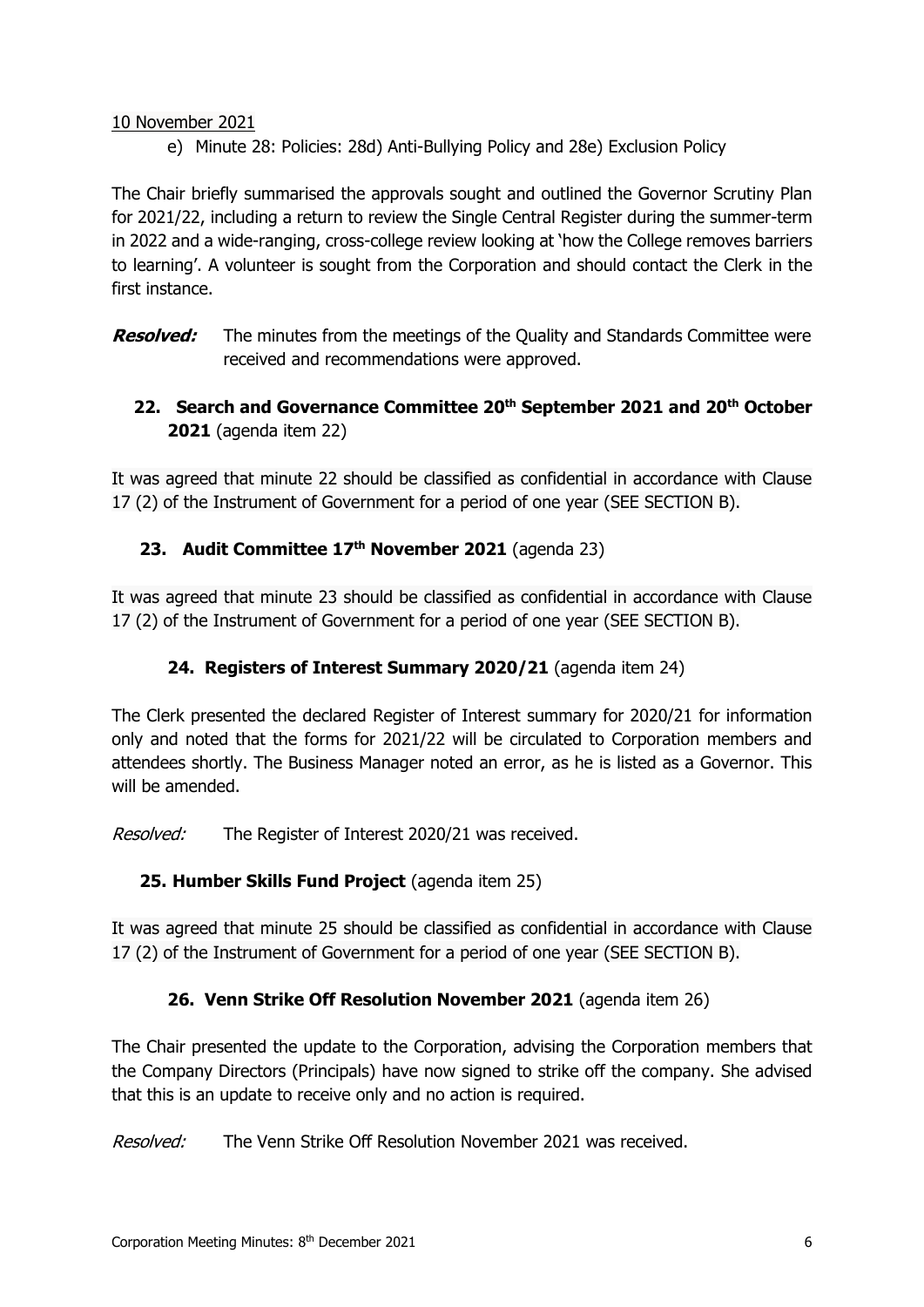### **27. Any other business** (agenda item 27)

#### a) Governor Leave of Absence

The Chair reported that Governor Diana Hoskins has made a request for a leave of absence, this was agreed by the Corporation members. As Diana is Chair of the Quality and Standards Committee which is currently carrying one vacancy, is it important that the committee membership does not fall below quoracy. She invited members of the Corporation to volunteer to join the Quality and Standards Committee for the remainder of the year and sought expressions of interest for interim-Chair. Governors Bob Overment and Daniel VanTilburg volunteered to join the committee. Bob Overment also volunteered to take on the role of interim-Chair, to be confirmed by the committee.

**Resolved:** Diana Hoskins was agreed to be granted a 12 month leave of absence. Daniel VanTilburg and Bob Overment to join the Quality and Standards Committee on a temporary basis.

#### b) CIF Bid 2022/23

It was agreed that minute 27b should be classified as confidential in accordance with Clause 17 (2) of the Instrument of Government for a period of one year (SEE SECTION B).

#### **28. Confidential items** (agenda item 28)

Resolved: It was agreed that minutes 9,12,13,14,18,20,22,23,25 and 27b should be classified as confidential in accordance with Clause 17 (2) of the Instrument of Government and associated reports are therefore not available for circulation to the public, College staff (excluding senior post holders) or students.

#### **29. Date of next meeting** (agenda item 29)

*Resolved:* The next meeting of the Corporation will be the strategy meeting on the 26<sup>th</sup> January 2022.

#### **Action schedule**

| Minute   Title<br>no |                         |       | <b>Action by</b>         | <b>Action</b>                           |  |    |     |
|----------------------|-------------------------|-------|--------------------------|-----------------------------------------|--|----|-----|
| 15a                  | Policies:<br>Protection | Child | <b>Vice</b><br>Principal | Update policy as agreed<br>Corporation. |  | bv | the |